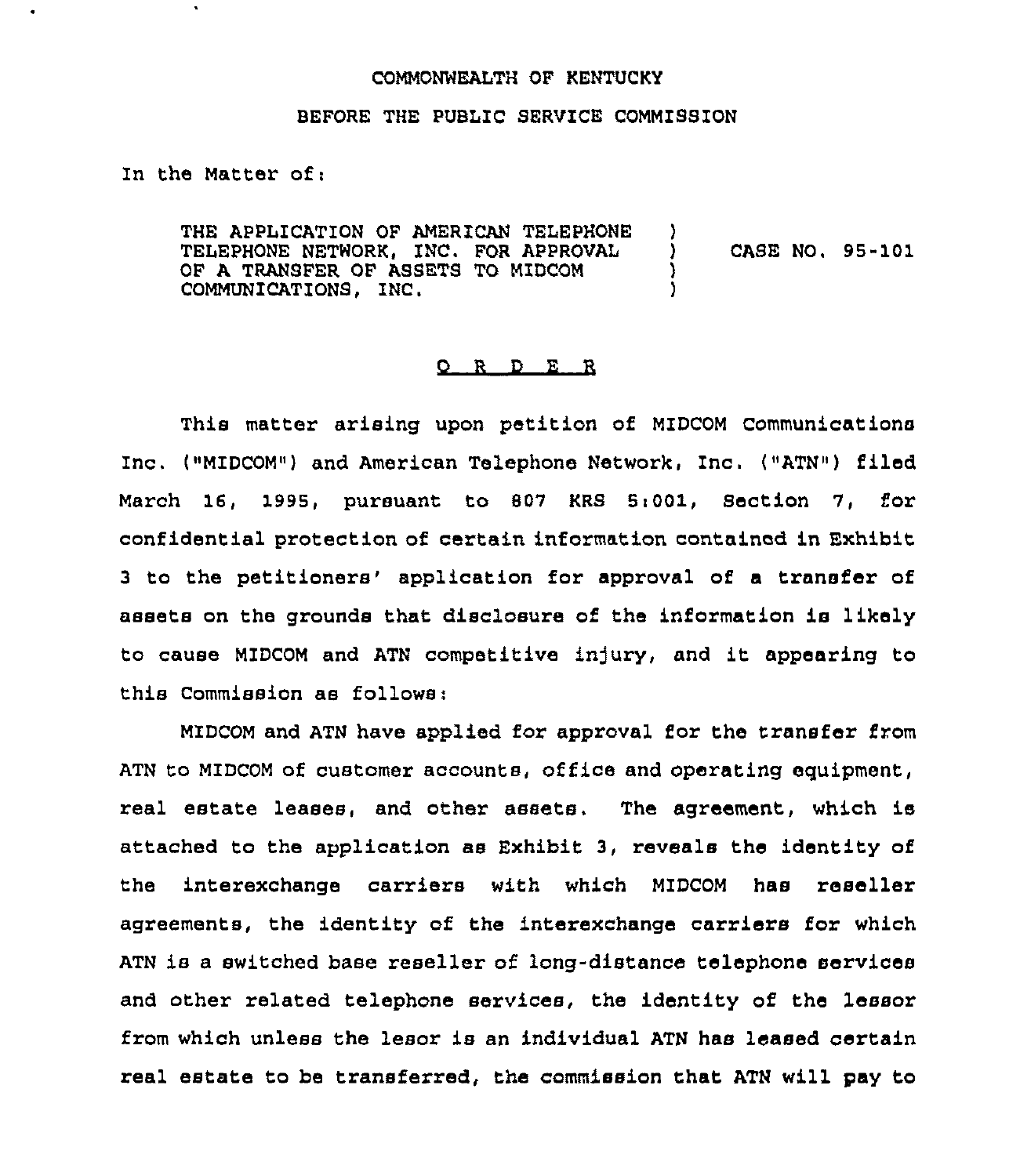MIDCON to act ae its collection agent, and the amount ATM will pay MIDCON if it fails to make available an operable Signal System <sup>7</sup> for DXC switches which MIDCOM ia acquiring under the agreement, MIDCOM seeks to protect this information pursuant to the provisions of KRS 61.878(1)(c) on the grounds that disclosure of the information is likely to cause NIDCOM competitive infury,

The information sought to be protected is not known outside of ATN and MIDCOM and is not disseminated within ATN and MIDCOM except to those employees who have a legitimate business need to know and act upon the information.

KRS 61.872 (1) requires information filed with the Commission to be available for public inspection unless specifically exempted by statute. Exemptions from this requirement nro provided in subsection (1) of KRS 61.878. That subsection exempts several categories of information. one category exempted by paragraph (c) 1 is information confidentially disclosed to the Commission, which, if made public, would permit an unfair commercial advantage to competitors of the party from whom the information was obtained, To qualify for the exemption, the party claiming confidentiality must demonstrate actual competititon and a likelihood of substantial competitive injury if the information is publicly disclosed. Competitive injury occurs when disclosure of the information gives competitors an unfair business advantage,

In the petition, MIDCOM and ATN state generally that disclosure of the information sought to be protected would allow competitors to gain information about their customers and about

 $-2-$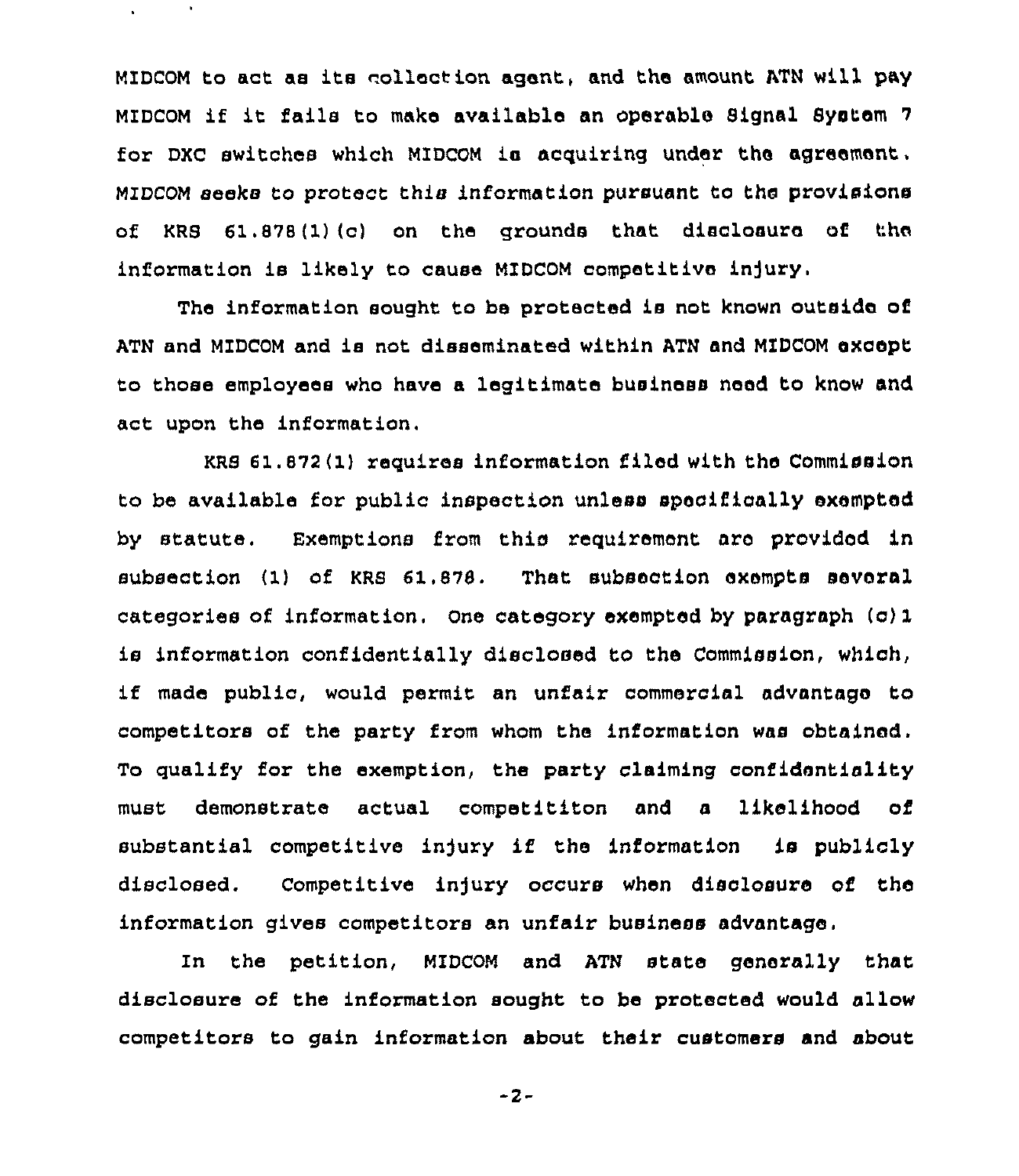MIDCOM's strategy. The petition does not demonstrate how the information can be used to achieve that purpose and such uae ia not apparent from the information itself, Therefore, the information cannot be protected on those grounds,

MZDCOM and ATN also maintain that disoloauxe of the information would place MIDCOM at a competitive disadvantage in negotiations to acquire other providers of the services that ATN now provides. While disclosure of the information may influence the market value of companies similar to the company being transferred under the agreement, it would not affect the relative ability of MIDCDM to compete for the acguisition of other companies. Therefore, no competitive harm has been established and the information does not gualify for exemption.

This Commission being otherwise sufficiently advised,

IT IS ORDERED that:

1. The petition to protect as confidential certain information in the agreement between MIDCOM and ATN be and is hereby denied.

2, The information sought to be protected from disclosure shall be held and retained by this Commission as confidential for a period of 20 days from the date of this Order, at the expiration of which it shall be placed in the public record without further Orders herein.

3-